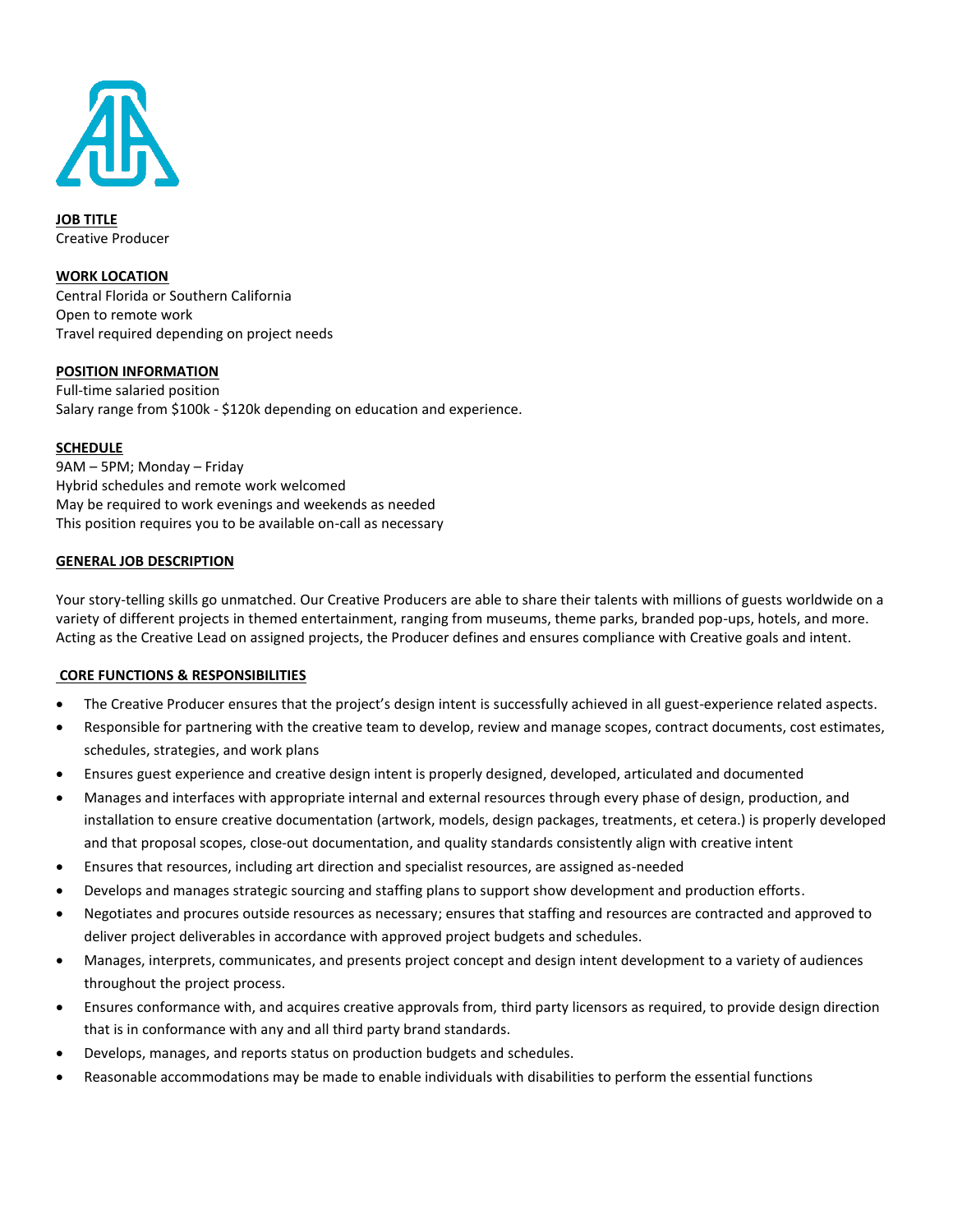#### **QUALIFICATIONS**

- Well developed design, production and management portfolio
- Knowledge of design management, work planning, budgeting, scheduling, bid package preparation, and variety of vendors.
- Knowledge of theme park technologies including ride, A/V, robotics, engineering, and various show systems
- Knowledge of theme park related architectural, project management, organizational, and production/construction practices
- Demonstrates ability to lead creative and technical teams on attraction projects, instill a spirit of teamwork and promote staff development
- Makes independent choices free from immediate supervision
- Possesses solid aesthetic sensibilities and storytelling skills to support the creative process and to facilitate positive and productive communication between all disciplines
- Excellent written and verbal communication skills
- Must be able to effectively communicate in English

## **EDUCATION & EXPERIENCE**

- 5-7 years of experience in production design and design management
- Bachelor's degree in Theatrical Arts, Theme Park Associated Design, or related field preferred

# **PHYSICAL REQUIRMENTS**

- Prolonged periods of sitting at a desk and working on a computer
- Must be able to speak
- Specific vision abilities required by this job include close vision, distance vision, color vision, peripheral vision, depth perception, and the ability to adjust focus

## **PROVIDED TOOLS**

This position is provided with a laptop, cell phone allowance and workspace. Any driving done for business purposes will be reimbursed at the current IRS rate.

# **APPLICATION INSTRUCTIONS**

Submit a copy of current resume via e-mail (PDF only): [careers@insideaoa.com.](mailto:careers@insideaoa.com) Please include the name of the position that you are applying for in the email subject line: **Creative Producer**.

## **AOA COMPANY INFORMATION**

## **AOA Vision**

To *dream*, *create*, and *build* global experiences of a lifetime.

# **AOA Mission**

To create and build innovative and transformative experiences that astonish and exceed expectations.

## **At AOA, it is our expectation that all employees embrace and uphold our Company Values:**

## **Communication – Be open, authentic, approachable, timely, and purposeful in everything that we do.**

- Respect Respect should be given across the board.
- Transparency Transparency is key in the development of trust between parties and is essential in communicating with honesty.
- Professionalism Professionalism truly lies in the individual's sense of responsibility to client, team, and projects.

# **Quality– Deliver every project knowing we did our best.**

- Innovation Continuously think outside the box and never be complacent.
- **Exceed Expectations Go beyond what our client needs.**
- Repeat Business Ensure our clients know they can trust us every step of the way to go above and beyond.

## **Leadership - Empower everyone to do the right things, not just do things right.**

- Integrity Have courage and confidence to do the right thing and inspire others to do the same.
- Problem Solvers Don't be intimidated by challenges. Be creative, effective, and efficient to get the job done.